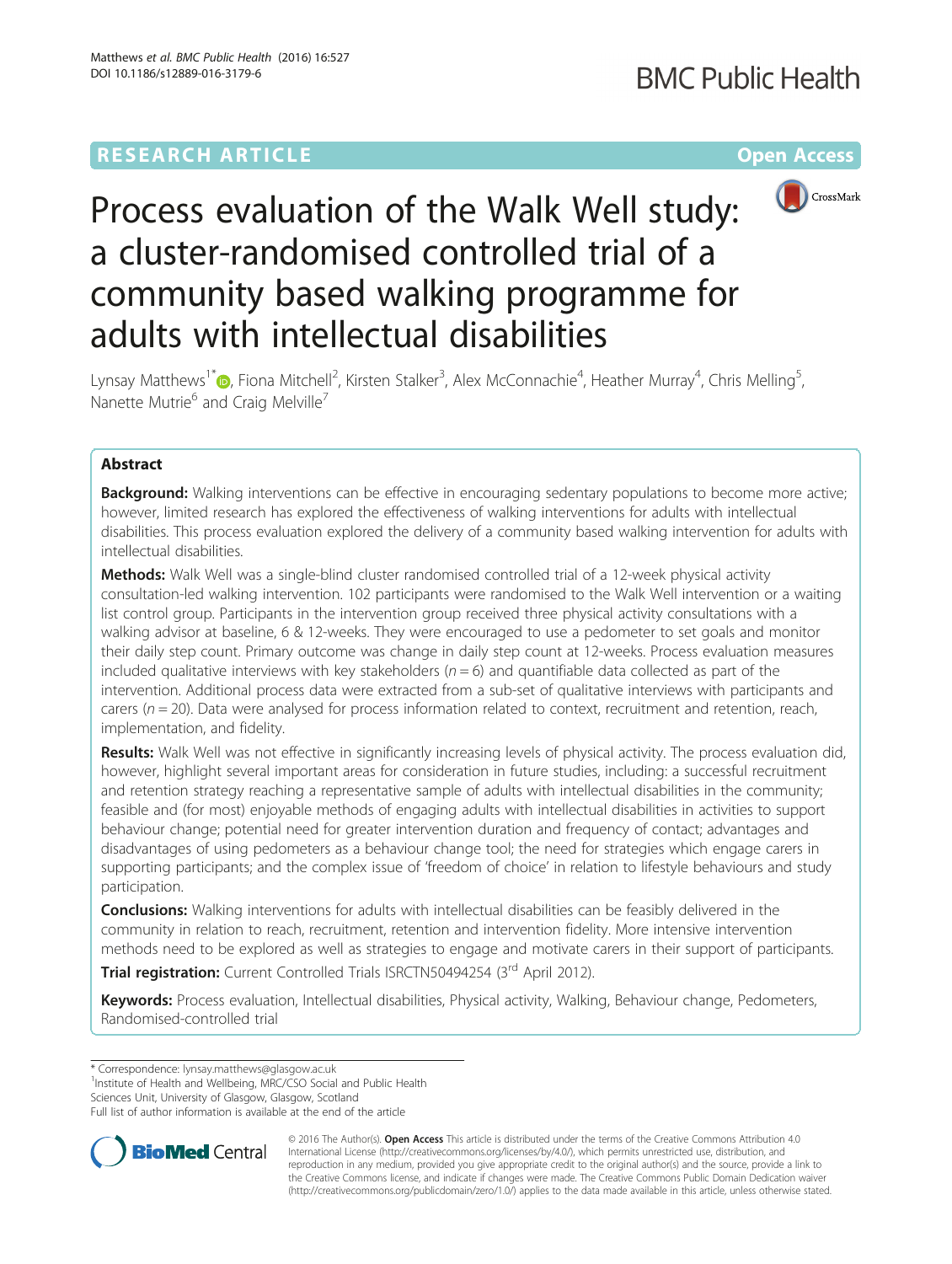# Background

Adults with intellectual disabilities have significant health inequalities when compared with the general population [[1](#page-9-0)]. They have higher rates of mortality [\[2](#page-9-0), [3](#page-9-0)], obesity [\[4](#page-9-0), [5](#page-9-0)], and experience greater physical and mental health needs [[6](#page-9-0), [7](#page-9-0)]. As well as the implications for individual health, these inequalities translate into a significant challenge for both health and social services [\[8](#page-9-0)].

Increased barriers to physical activity lead the majority of adults with intellectual disabilities to be physically inactive and engage in sedentary behaviour [\[9, 10](#page-9-0)]. They are significantly less active than adults without intellectual disabilities [[11](#page-9-0), [12](#page-9-0)], with one study suggesting individuals with intellectual disabilities walk on average 15 minutes per week [\[11\]](#page-9-0).

Walking is widely acknowledged as a feasible activity to engage inactive and sedentary individuals in physical activity [\[13](#page-9-0)]. It requires minimal training, resources or expense [\[14](#page-9-0)] and can be an appropriate activity for adults with a range of intellectual disabilities. It is encouraged as a method of achieving the current physical activity guidelines of 150 minutes of moderate activity per week [\[15](#page-9-0)]. Activity can be accumulated in minimum bouts of 10-minutes or more, making short episodes of walking a feasible way of integrating physical activity into daily life [\[15](#page-9-0)].

One recommended step target for healthy adults is 10,000 steps per day [\[16](#page-9-0)]. Research suggests that adults with a disability or chronic illness should aim for a reduced daily step count of 6500-8500 steps per day, with 3000 of these steps performed at moderate to vigorous intensity [\[17](#page-9-0)]. Despite these recommendations there is limited research exploring the intensity or cadence of walking for adults with intellectual disabilities. Previous studies suggest that adults with intellectual disabilities walk between 6481 and 11,101 steps per day [\[11](#page-9-0), [18](#page-9-0), [19](#page-9-0)]. This wide range in daily step count may reflect a recruitment bias, where individuals who were already active were more likely to participate in the physical activity interventions [[20\]](#page-9-0).

Walking is the most common form of physical activity in adults with intellectual disabilities [[11\]](#page-9-0). However, despite its feasibility and potential for health benefits only one study has published findings from a walking intervention [[21\]](#page-9-0). Moss (2009) delivered a 12-week walking intervention to one hundred adults with intellectual disabilities. Participants walked three times per week around the grounds of the residential institution where they lived, with an increasing duration of 20-30minutes over the course of the 12-week intervention. Participants increased their level of physical activity and reduced their percentage of body fat, demonstrating the potential of walking as a method of eliciting health benefits in adults with intellectual disabilities. The relevance of this one study was limited by the institutional setting, its lack of follow-up and comparison with a control group. There is therefore a research gap to be addressed in the effectiveness of walking interventions for adults with intellectual disabilities.

This paper presents process evaluation findings from the Walk Well intervention, a randomised controlled trial (RCT) aimed at promoting physical activity via a 12-week evidence based walking progamme. The protocol and main findings of Walk Well have been published elsewhere [[22](#page-9-0), [23](#page-9-0)]. This complementary paper explores the processes and potential mechanisms of impact of the intervention. Process evaluations are one such method, as recommended by the Medical Research Council [[24](#page-9-0)] and World Health Organisation [[25](#page-9-0)]. They enable researchers to identify elements of intervention delivery which were effective or ineffective, and under what circumstances [[26](#page-9-0)]. Publication of process data also informs the development of similar interventions by other researchers or service providers.

# Aim

The aim of this process evaluation was to explore the feasibility of a 12-week walking intervention for adults with intellectual disabilities in relation to context, recruitment and retention, reach, implementation and fidelity.

# Methods

The study was granted ethical approval from the Scotland A Research Ethics Committee (Reference 13/SS/229) and was registered as a trial with ISRCTN (ref: 50494254). In keeping with the Adults with Incapacity (Scotland) Act 2000, a participant with capacity provided their own informed consent, otherwise consent was provided by the nearest relative or welfare guardian.

The study design and methods have been published in detail as a protocol paper [\[22](#page-9-0)]. A brief outline of the Walk Well intervention is provided here followed by methods used for the process evaluation.

# The Walk Well intervention

Walk Well was a single-blind cluster RCT exploring the efficacy of a 12-week community based walking intervention for adults with intellectual disabilities ( $n = 102$ ). The intervention consisted of three physical activity consultations (PAC) over a 12-week period with a walking advisor. The PAC method was refined and simplified to focus on four core behaviour change techniques: goal setting; selfmonitoring; developing self-efficacy; and mobilising social support [\[22](#page-9-0)]. In addition to these four core elements the walking advisor tailored additional behaviour change techniques to the individual needs of each participant. In line with current physical activity recommendations [[27\]](#page-10-0) the walking advisor supported participants to develop a walking programme which aimed to increase walking by 30-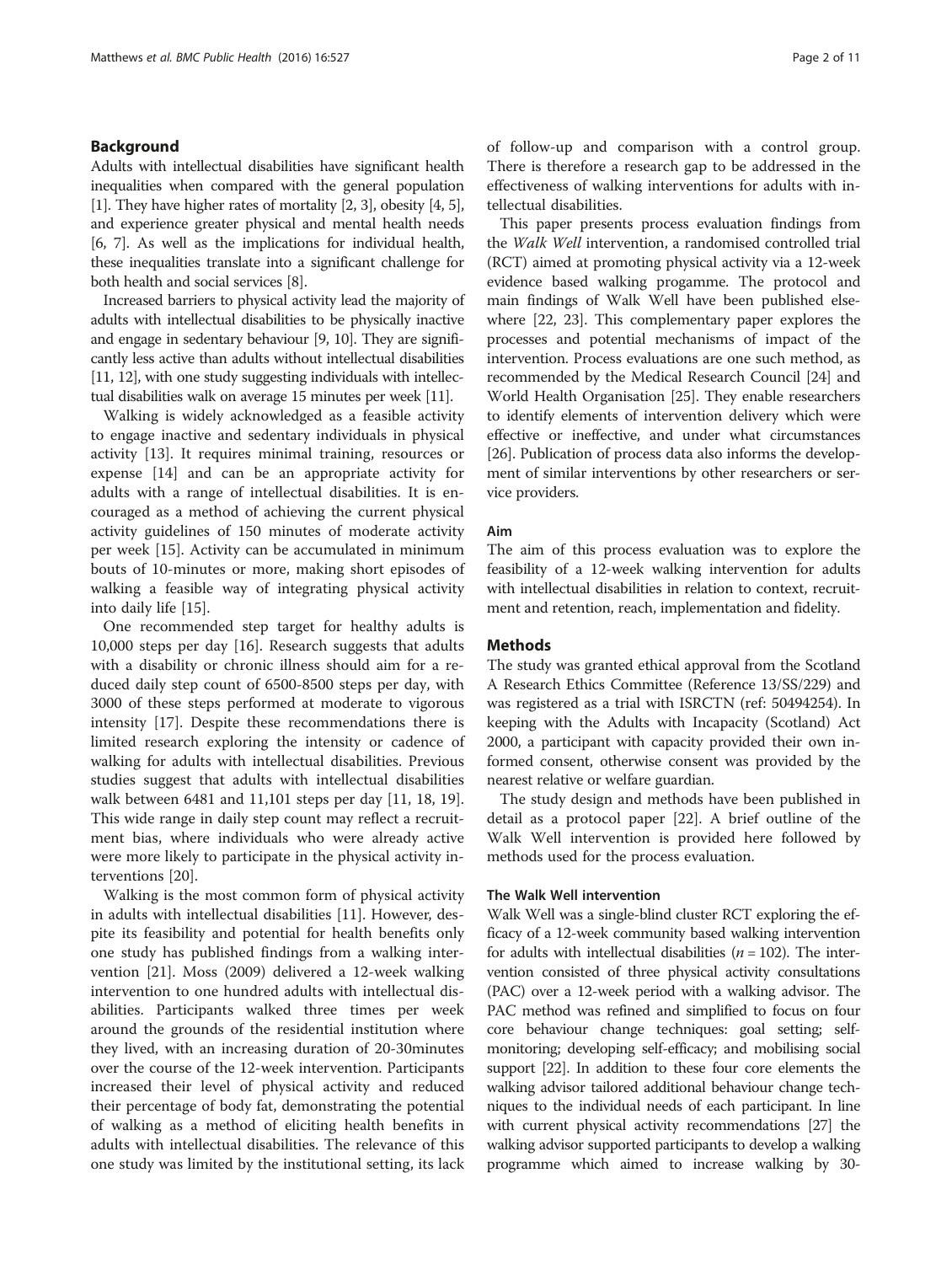minutes on at least five days per week, by week 12. Walk Well resources, including education booklets, a pedometer and step diary, were provided. The waiting list control group were advised to continue with their daily activity for 12-weeks, following which they were invited to participate in the Walk Well intervention. Data were collected at baseline, 12 and 24-weeks to assess change in: average steps walked per day; time spent in sedentary, light activity or moderate-vigorous intensity activity; Body Mass Index (BMI); waist circumference; and measures of subjective wellbeing [\[28](#page-10-0)–[30\]](#page-10-0).

# Context

The Walk Well study was designed, delivered and managed by a multidisciplinary team experienced in working with adults with intellectual disabilities. Team members included a manager within the local intellectual disability service and researchers experienced in walking interventions and behaviour change techniques. The manager of the local service provision played a key role in the study team, harnessing support from local day centres and provider organisations.

# The process evaluation

A process evaluation was conducted based on guidance from Steckler and Linnan [[26](#page-9-0)], the Medical Research Council [\[24\]](#page-9-0), the RE-AIM framework [\[31](#page-10-0)], and the World Health Organisation [\[25\]](#page-9-0). The evaluation was performed by two researchers not directly involved in delivery of the intervention.

Five key elements were explored by the process evaluation, including: the intervention context; recruitment and retention; reach; implementation; and fidelity (defined in Table 1).

These factors were addressed using three methods on an ongoing basis during delivery of the intervention: (i) interviews with a variety of stakeholders; (ii) interviews with participants; and (iii) collation of miscellaneous information on a data input spreadsheet.

|               | Table 1 Definition of the process evaluation outcome measures |  |  |  |
|---------------|---------------------------------------------------------------|--|--|--|
| $[24-26, 31]$ |                                                               |  |  |  |

| Context                      | How external factors influence the delivery and<br>functioning of an intervention.                                                   |
|------------------------------|--------------------------------------------------------------------------------------------------------------------------------------|
| Recruitment and<br>retention | The factors associated with uptake and ongoing<br>engagement with the intervention.                                                  |
| Reach                        | The extent to which the target audience comes<br>into contact with the intervention.                                                 |
| Implementation               | The structures, resources and processes through<br>which delivery is achieved, and the quantity and<br>quality of what is delivered. |
| Fidelity                     | The extent to which the intervention is delivered<br>as conceived.                                                                   |

- (i) Interviews with stakeholders: Firstly, in-depth semistructured interviews were undertaken with a range of stakeholders  $(n = 6)$ . The aim of these interviews was to gain insight from a variety of individuals involved in the study and included: the health professional delivering the intervention; the researcher responsible for delivery and day-to-day management of the intervention; two participants (one with positive study outcomes, one with no significant outcomes); the carer of a participant; and a manager from one of the local authority day centres. These 1-hour face-to-face interviews explored issues related to context, fidelity, and implementation, including the experiences of participating and/or supporting participation in the walking intervention.
- (ii) Interviews with participants: Secondly, relevant process data were extracted from semi-structured interviews and focus groups conducted with 20 participants as part of a separate qualitative aspect of the study [\[32](#page-10-0)]. Interviews were undertaken with participants who did and did not have successful outcomes. Participants were asked to share their attitudes towards physical activity and walking, perceived benefits, drawbacks and impact of increased activity, subjective feelings of wellbeing, and any changes in view over the 12-week intervention. Overall, this qualitative data provided additional insight into the context and implementation of the intervention.
- (iii)Data input spreadsheet: Finally, additional process data were extracted from the Walk Well data input spreadsheet which recorded multiple elements including: attendance, reasons for withdrawal from the study etc. This provided insight regarding recruitment, retention and reach of the intervention.

# Analysis

Interviews and focus groups were recorded and transcribed verbatim. Transcripts were analysed using criteria from a combination of process evaluation guidelines [\[24](#page-9-0)–[26,](#page-9-0) [31](#page-10-0)]. This involved extracting key points related to the delivery of the intervention in practice. This data was interpreted in combination with information from the data input spreadsheet to present meaningful and useful information in relation to context, recruitment and retention, reach, implementation and fidelity.

# Results

# Main study outcomes

The main study outcomes have been published in detail elsewhere [[23\]](#page-9-0). In brief, a total of 102 adults with intellectual disability participated in the Walk Well study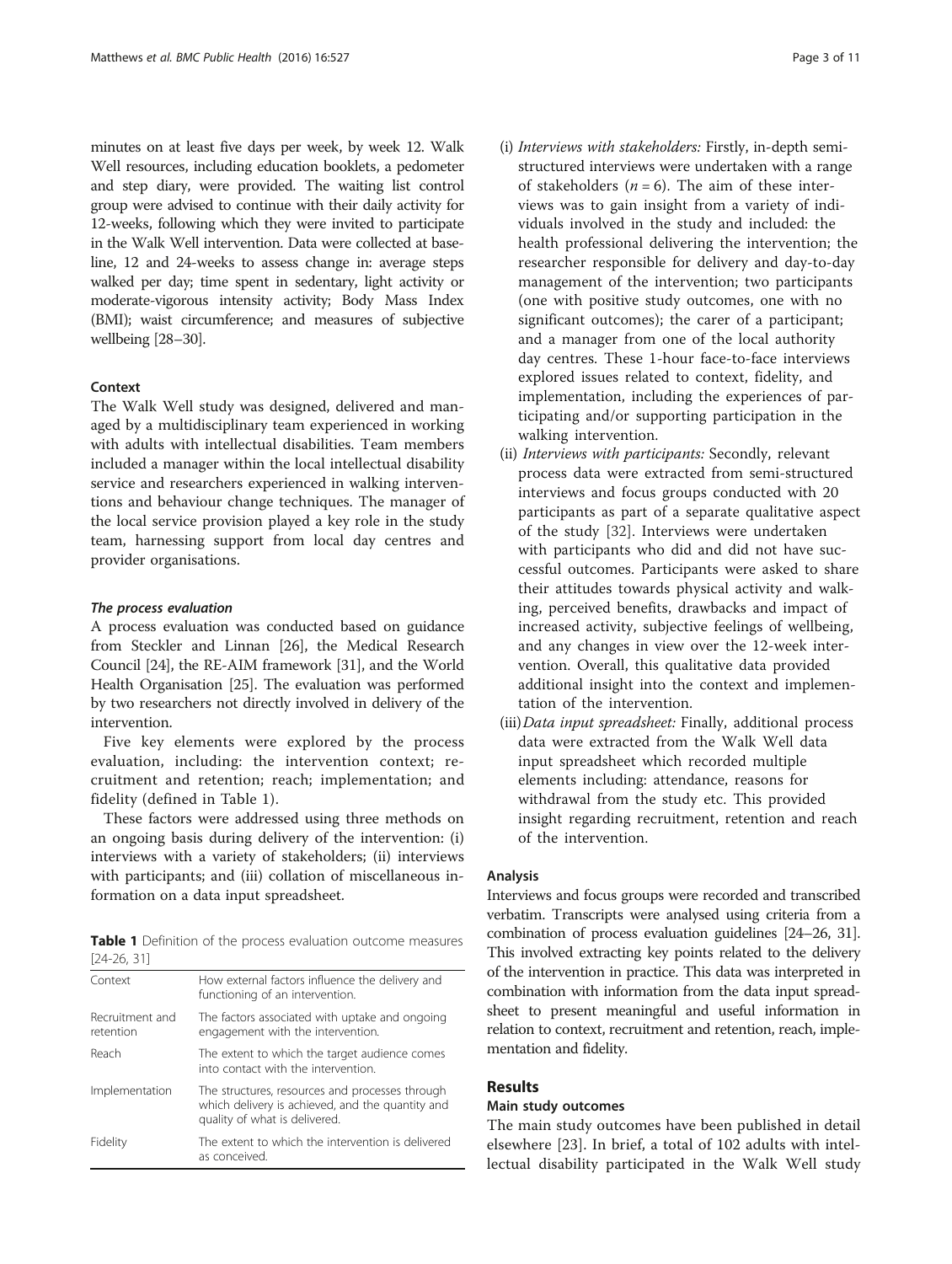<span id="page-3-0"></span>(intervention group  $n = 54$ , control group  $n = 48$ ). Baseline characteristics are presented in Table 2. At 12 week follow-up there were no significant within group or between group post-intervention effects on primary or secondary outcomes (Table [3](#page-4-0)).

#### Process evaluation outcomes

A range of useful and informative data was gathered from the process evaluation and is presented below in relation to context, recruitment and retention, reach, implementation and fidelity.

Table 2 Baseline characteristics of intervention participants. Values are numbers (percentages) unless otherwise stated

| Variable                                 | Walk Well (54) |
|------------------------------------------|----------------|
|                                          | N (%)          |
| Female gender                            | 25 (46 %)      |
| Mean age (SD)                            | 45 (14) years  |
| Intellectual disabilities                |                |
| Mild                                     | 37 (70 %)      |
| Moderate                                 | 11 (21 %)      |
| Severe                                   | 5 (9 %)        |
| Type of support                          |                |
| Lives independently                      | 3(6%)          |
| Family carer                             | 29 (53 %)      |
| Paid carer                               | 22 (41 %)      |
| SIMD quintile                            |                |
| 0-20 % most deprived                     | 36 (67 %)      |
| 20-40 %                                  | 8 (15 %)       |
| 40-60 %                                  | 5 (9 %)        |
| 60-80 %                                  | 2(4%)          |
| 80-100 % least deprived                  | 3(5%           |
| Diagnosis of epilepsy                    | 3(6%)          |
| Visual impairment                        | 24 (44 %)      |
| Hearing impairment                       | 11 (20 %)      |
| Mental ill-health                        | 15 (28 %)      |
| Problem behaviours                       | 9(20%          |
| Weight status (BMI kg/m <sup>2</sup> )   |                |
| Normal weight (18.5-24.9)                | 7 (14 %)       |
| Overweight (25-29.9)                     | 16 (31 %)      |
| Obesity (30-39.9)                        | 22 (42 %)      |
| Morbid obesity (>40.0)                   | 7 (14 %)       |
|                                          | Mean (SD)      |
| Mean % time per day spent sedentary (SD) | 64 (11)        |
| Mean daily step count (SD)               | 4744 (2076)    |

SD standard deviation, BMI body mass index, SIMD Scottish index of multiple deprivation

# **Context**

Walk Well was delivered during a time of significant change within the local intellectual disability service. Support provision was affected by the closure of numerous day centres and changes to participant care packages. This resulted in low morale due to increased work pressure for day centre staff, increased demands on family carers, and disruption to established daily routines for adults with intellectual disabilities. Levels of study engagement by day centre staff and paid or family carers may have been negatively impacted by these changes. For example, staff working in day centres struggled to support study participants within time constraints.

'Because this is such a busy service and everything like that you can't sit down [with a participant]. You know I would love to sit down with people and do that [support them].' (Day centre staff)

Workload pressures on staff also led to the end of existing walking groups within day centres.

'…we had a lot of individuals who were doing the project [Walk Well study] but we just didn't have the staff to continue it [walking group] unfortunately.' (Day centre staff)

#### Recruitment and retention

Despite the complex changes to service provision the study employed a successful recruitment and retention strategy. 102 participants were recruited to the study, with attrition of only 19.6 % ( $n = 20$ ). The number of participants lost to follow-up was similar in both the intervention and control group (22.2 % and 18.8 % respectively), with no significant differences in the characteristics of participants who completed or withdrew from the study.

Successful recruitment was attributable to several factors. Firstly, a multipoint recruitment strategy was employed, recruiting from three sources: day centres, provider organisations and health teams. The study team established links with key contacts and arranged to present study information, for example, at day centres and monthly health team meetings. A representative from the local authority disability service was part of the research team, and this was beneficial in gaining support from day centres and provider organisations. As such, a wide range of service staff were aware of the study and open to liaising for participant recruitment. Secondly, a personalised approach to study promotion was identified as a key factor. The walking advisor and study researcher interacted with potential participants in a one-to-one approach (carers/guardians were present for individuals with more severe intellectual disability), providing them with study information and a pedometer. An important element of Walk Well was to ensure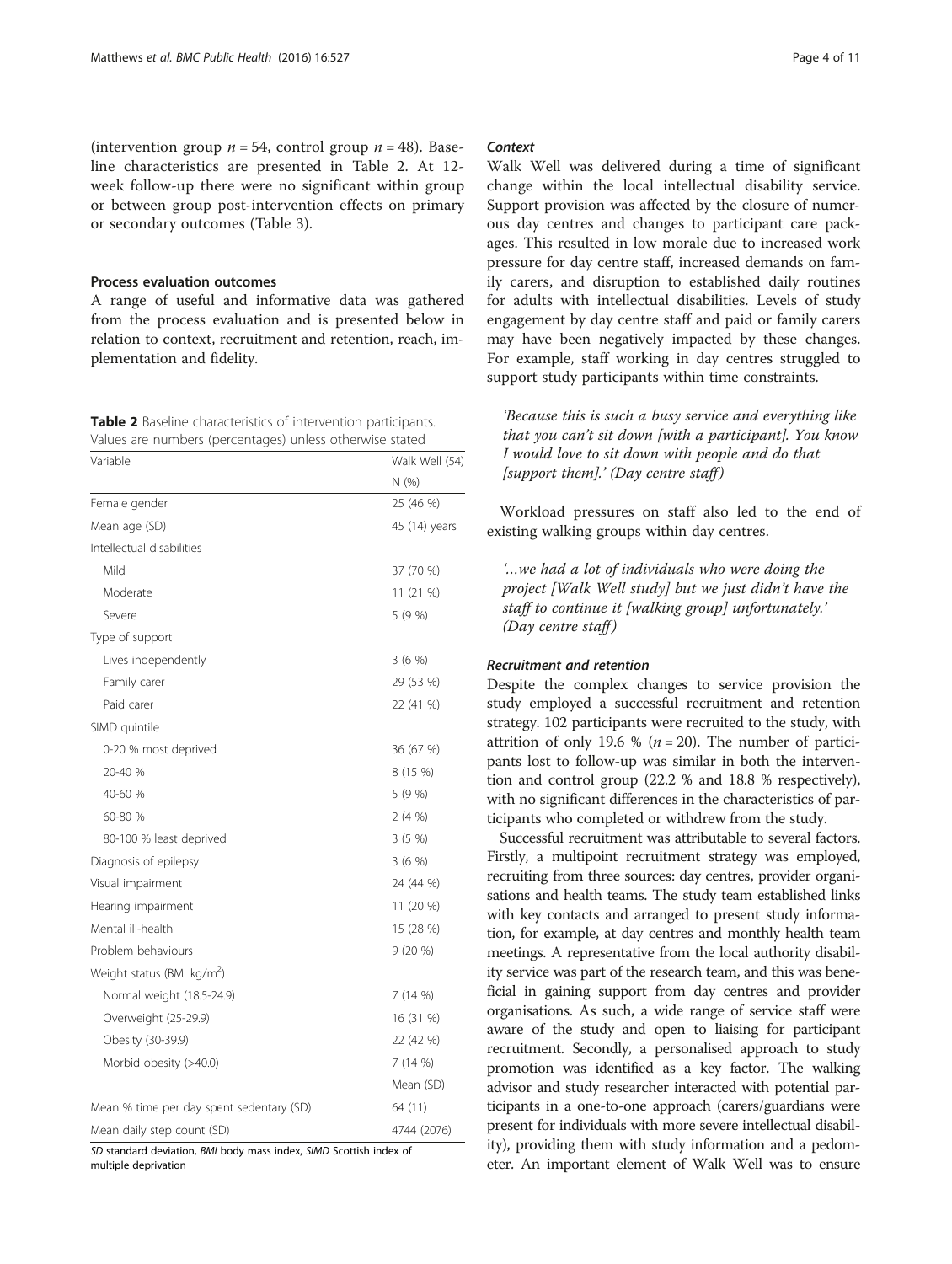|                                      | Walk Well |                 | Control |                 | Main between group comparison                      |      |      |
|--------------------------------------|-----------|-----------------|---------|-----------------|----------------------------------------------------|------|------|
| Outcomes                             | N.        | Mean (SD)       | N       | Mean (SD)       | Mean difference at 12-weeks (95 % CI) <sup>a</sup> | p    | ICC  |
| Primary outcome                      |           |                 |         |                 |                                                    |      |      |
| Step count per day                   | 42        | 4823 (2059)     | 40      | 4784 (2613)     | 69.5 (-1054, 1193.3)                               | 0.90 | 0.51 |
| Secondary outcomes                   |           |                 |         |                 |                                                    |      |      |
| Percentage time per day MVPA         | 42        | 3.0(2.6)        | 40      | 3.1(2.1)        | $0.3$ $(-0.7, 1.3)$                                | 0.55 | 0.42 |
| Percentage time per day sedentary    | 42        | 66.4 (10.0)     | 40      | 65.9 (12.0)     | $1.6(-3.0, 6.1)$                                   | 0.49 | 0.22 |
| Total MET minutes per week           | 37        | 1311.9 (1293.2) | 37      | 1154.8 (1103.7) | 56.0 (-428.8,540.9)                                | 0.82 | 0.02 |
| Body Mass Index (kg/m <sup>2</sup> ) | 43        | 32.1(7.7)       | 43      | 32.9(7.5)       | $-0.2$ ( $-0.83,0.41$ )                            | 0.49 | 0.00 |
| Waist circumference (cm)             | 45        | 104.9 (16.9)    | 42      | 107.8 (17.8)    | $-1.6$ (-3.93,0.64)                                | 0.15 | 0.00 |
| Subjective vitality (mean score)     |           | 14.6(2.5)       | 35      | 14.3(2.8)       | $0.3$ ( $-0.85$ , $1.52$ )                         | 0.57 | 0.00 |
| Self-efficacy (mean score)           | 43        | 14.4(3.0)       | 42      | 13.7(3.7)       | $0.8$ ( $-0.68$ , $2.22$ )                         | 0.29 | 0.08 |
| EQ-5D (mean health utility score)    | 44        | 0.8(0.27)       | 43      | 0.7(0.30)       | $0.0$ ( $-0.09$ , $0.14$ )                         | 0.70 | 0.00 |

<span id="page-4-0"></span>Table 3 Main intention to treat analyses of effect of Walk Well programme on primary and secondary outcomes assessed immediately after end of programme (12 weeks)

 $SD$  standard deviation, ICC intraclass correlation coefficient, EQ-5D European quality of Life 5 Dimensions, MET metabolic equivalents, MVPA moderate vigorous physical activity; <sup>a</sup>Between group mixed effects model adjusted for cluster and baseline value

adults with intellectual disabilities were treated equally and fairly. This involved giving them the opportunity to make an informed decision regarding their participation. The walking advisor and study researcher were experienced in working with this population and were sensitive to the issue of potential or perceived coercion.

'We used to go to day centres, talk to people on a oneto-one basis. It worked really really well and we could do a few talks [presentations] but the thing that worked the best was going to speak to people on their own on a one-to-one.' (Walking advisor)

'It kind of brought it [the project] to life and they could see what we would be doing with them and we showed them the pedometers.' (Study researcher)

Finally, participant retention was attributed to the friendly and approachable nature of the walking advisor and study researcher.

'I thought the two girls [sic][walking advisor and study researcher] were absolutely brilliant. I don't think they could have done any better to be honest with you.' (Paid carer 1)

Retention was demonstrated by the collection of primary outcome data for 80.4 % ( $n = 82$ ) at 12-week followup. The communication skills and friendly nature of the walking advisor and study researcher were again identified as contributing factors. The ability to set goals and selfmonitor (via use of the pedometers and step diaries) was also highlighted as a factor for retention. Carers commented on the enjoyment that participants received from wearing their pedometer, recording their step counts and monitoring their progress. Participants were also motivated to work towards their end of study certificate.

'We could see [the step count] and say "Look how many steps you did today". If he got higher the next day he was quite proud of himself.' (Paid carer 1)

'He enjoyed the fact that he reached his goal to get the certificate. That's right, he completed something. He always likes to finish things when he starts them. Sometimes in X's life it is difficult for him to complete things.' (Family carer)

The important issue of 'freedom of choice' was raised in relation to those participants who withdrew from the study. Although the majority of participants were perceived as eager to join, one participant commented on 'pestering' or 'nagging' by day centre staff to take part. This raises an important issue in relation to not only retention but to participant choice.

'For some people they were really encouraged by carers or the day centre staff and I wouldn't say forced, but they were almost strongly encouraged to do it. I think for people who were kind of encouraged to do it, as soon as they were given the opportunity to not do it anymore they just dropped out. I don't think there was really anyone that has finished the intervention that really didn't want to do it.' (Study researcher)

'They were kind of pestering me in a way … it was like being nagged at so I said "Yes, I will do it" and try something new.' (Participant 1)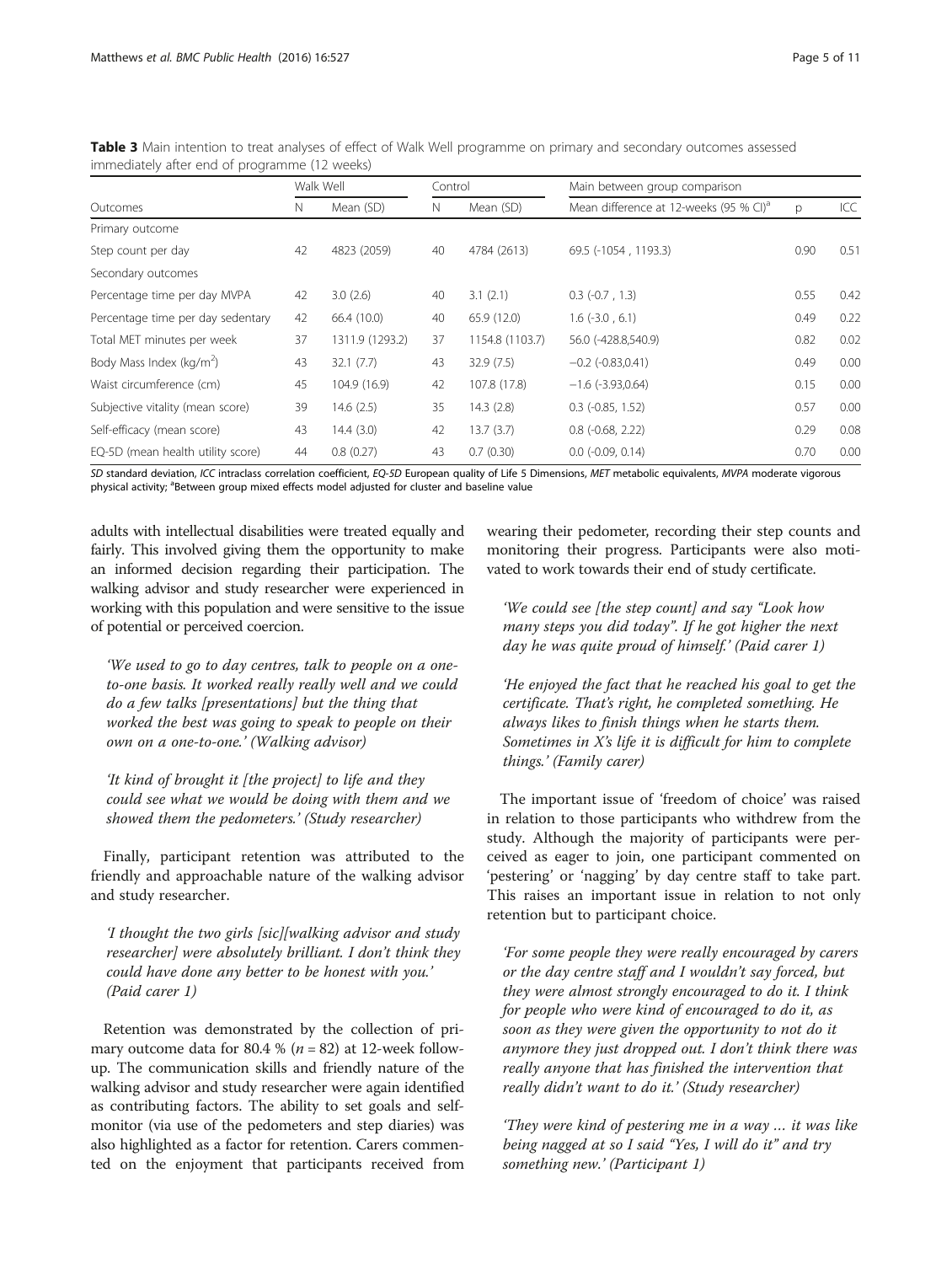# Reach

The successful recruitment strategy reached a sample of participants who were representative of adults with intellectual disabilities: 91 % ( $n = 93$ ) had mild or moderate intellectual disability; 67 % ( $n = 71$ ) lived in the most deprived quintile as measured by the Scottish Index of Multiple Deprivation [\[33](#page-10-0)]; 58 % ( $n = 59$ ) had a BMI ≥ 30; the majority of participants were sedentary with a mean daily step count of < 5000 steps; and the majority had additional health needs e.g. 55 % ( $n = 55$ ) with visual impairment. There was an even distribution of participants with family carer support compared with paid carer support (51 %  $(n =$ 52) and 44 % ( $n = 45$ ) respectively) (Table [2](#page-3-0)).

# Implementation

Numerous factors were identified which positively and negatively affected implementation of the Walk Well intervention.

Firstly, level of carer engagement was identified as a key facilitator of walking participation. Pro-active and consistent carer engagement was perceived by the walking advisor to be associated with successful participation in Walk Well. In these instances, participants were supported in several domains, including: the provision of 'options' for walking routes; the integration of walking as part of participants' day to day activities; providing incentives for walking participation; and the provision of ongoing encouragement, positive feedback and support with self-monitoring.

'I usually take my phone and put the music on and he kind of marches to the music which is quite good.' (Paid carer 1)

'[We supported him] by encouraging him and asking him how he got on and did he enjoy it and he said really good, he was enjoying and we got feedback from where he went and all sort of stuff.' (Family carer)

'Sometimes X used to help me and some of the staff [helped me] because I might trip up and some of them were walking slow and I am not a slow walker.' (Participant 2)

The walking advisor observed higher levels of engagement when the carer was a family member. Paid carer engagement was perhaps affected by low morale due to closure of day centres and changes in service provision. Successful paid carer engagement was, however, demonstrated in several circumstances where daily walking had been incorporated into a participant's official support plan. Carers reported how physical activity was discussed at support team meetings, and written into individual support plans. In all circumstances the decision was made in conjunction with input and agreement from the individual with intellectual disabilities.

'That time is set aside for her. That walk is her time, it is nothing to do with anyone else. The only way she wouldn't make the [walking] group is if it was a holiday or she was unwell.' (Paid carer 2)

In contrast, participants who were inconsistently supported by their carers were perceived to have less successful participation in Walk Well. Several explanations were presented for poor engagement by carers, including: low morale and changes in the working environment; the burden of paperwork and other administrative duties for participants; lack of consistency in shift patterns; lack of communication between carers; and being responsible for more than one individual with intellectual disabilities.

'It depends on the carer and their level of commitment. I think we came into it at a bad time with privatisation and morale was very very bad in quite a few day centres that we went to.' (Walking advisor)

'I was coming in sometimes [to support participant] and they had new staff in and they didn't know how to do it [support participant and complete step diary]. So I was coming in and doing the seven day [diary] … and I didn't know if he had done his walk that day or the previous few days so I couldn't tick it or whatever.' (Paid carer 2)

'[Paid carers] are so understaffed they work all the hours and the last thing they need is someone like me going "Ah let's see some walking." (Walking advisor)

Secondly, overall the use of pedometers and Walk Well resources was viewed positively. Pedometers were used for self-monitoring, goal setting and as a motivational tool. Although some participants disliked it, the majority of participants seemed to enjoy wearing the pedometer and were aware that it recorded their daily activity.

'She absolutely loved her pedometer, so she would wear it around her neck. She didn't want to put it in her pocket, she wanted everyone to see it. So her sister put in a chain for her so she could have it on her neck and show everyone. So people would ask "What's that?" and she would say "That's for my walking." (Study researcher)

'Sometimes I get up in the morning and I walk from the bedroom to here and I have done 200 steps.' (Participant 3)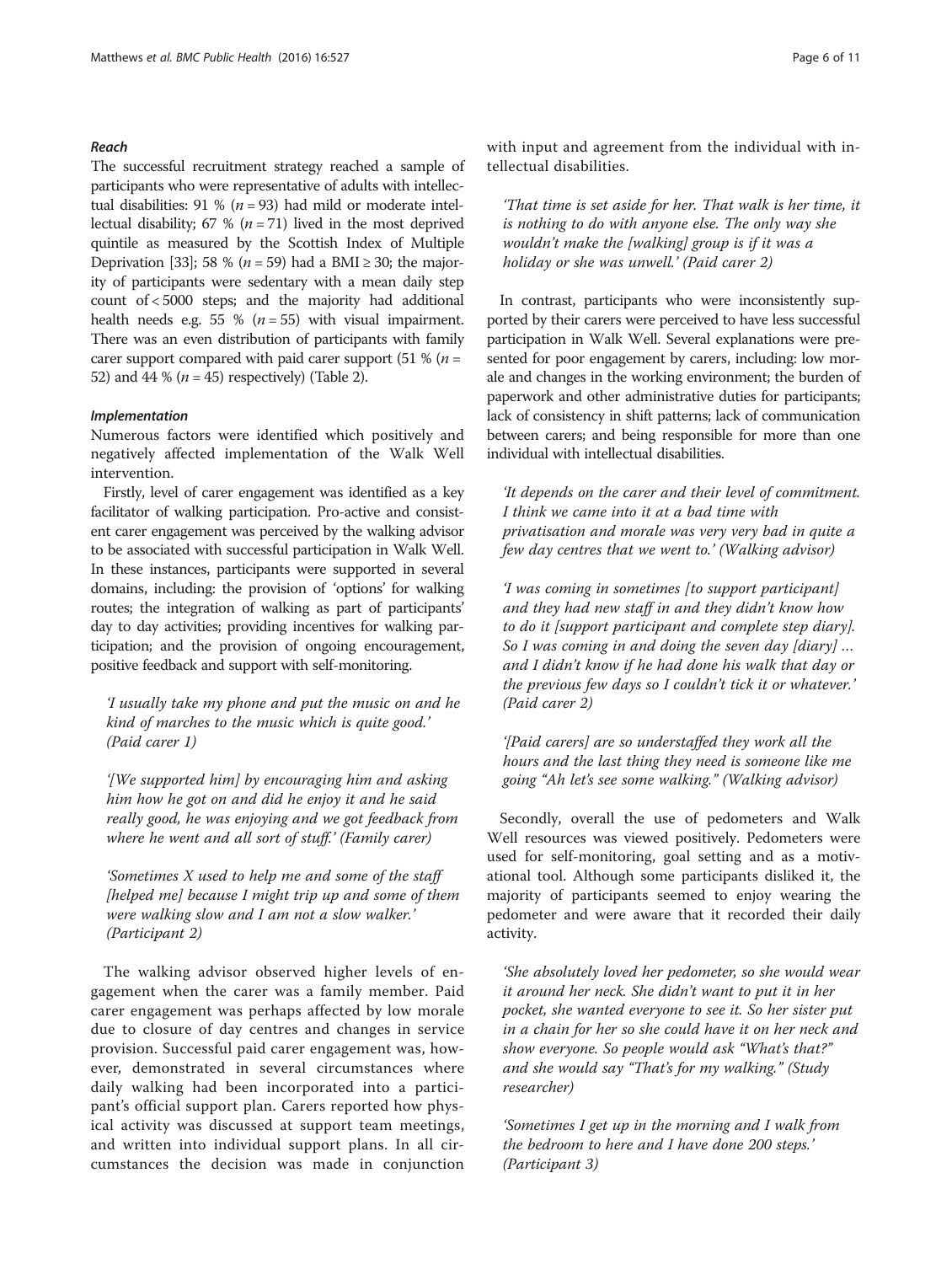He gives it [pedometer and step diary] to you at night time when he is getting into his jammies. He gives you it to mark down in the book and he will remind you to mark it down.' (Paid carer 2)

Although pedometer wear was positive and motivational for some, not all participants understood what the step count meant and how this could be used to progress their walking. For these participants the step diary could be perceived as intimidating. An alternative 'tick box' resource was developed by the study team so that individuals experiencing difficulty with the step diary could still engage in self-monitoring behaviour.

'Even if they didn't understand the numbers on the screen, they maybe didn't know if 10,000 steps was good or bad, and some people maybe didn't know what the number meant. But I think everybody, no matter what their level of disability, had a sense of awareness that the pedometer was related to their walking.' (Study researcher)

'I would ask them to do ticks [on the days they had walked] and put it on the wall or fridge so that everybody can mark it, even put a smiley face. It is a good motivation tool. Well I think it worked for people who have found the walking diary quite intimidating if you like.' (Walking advisor)

Other resources, such as the participant booklets, were used by the walking advisor during the physical activity consultations to provide and reinforce information. Resources, such as the booklet, were designed to engage participants with relevant use of visual images and appropriate text.

'The pedometer walk [demonstration walk during initial consultation] was very good. I think that really worked as people wanted to see how it works etc… just going through the book as well, it was a good book … and then afterwards I ask them a question so we can reiterate it that way as well.' (Walking advisor)

Thirdly, despite not being mentioned at the recruitment stage many day centres, participants and carers assumed the Walk Well study involved the provision of a walking group. This perhaps led to disengagement and reduced enthusiasm upon the absence of a walking group.

'I do think people expected us to be a walking group and I think that was a bit of a disappointment to them, and although I gave them some health walks brochures and I contacted health walks for them it was not the same.' (Walking advisor)

Local walking groups (via the organisation Health Walks) were, however, promoted to all participants. The enjoyment and benefits of walking groups were highlighted by both carers and participants.

'The best thing about supporting  $X$  is when she said "I enjoyed that" at the end or "I have had a good day" and sometimes she does say that in the walking group.' (Paid carer 2)

'As I kind of enjoy it and when meeting others when everyone is out [in the walking group], I can walk more than when I walked then.' (Participant 4)

# Fidelity

The physical activity consultations were refined and streamlined for use with adults with intellectual disability. This involved focusing on several core components and having the flexible option of incorporating additional behaviour change techniques as and when needed. The walking advisor reported that overall the physical activity consultations worked well. She was able to engage participants in some, if not all, elements of the consultation. A key factor of delivering the physical activity consultations was flexibility, with all consultations tailored to the individual needs of the participant. Carers had the option to contribute where appropriate.

Several challenges were highlighted by the walking advisor including: finding effective ways to involve participants who had communication impairments; the volume of questions; and the length of time in between followup consultations.

[The success of the consultations] it will depend on the communication skill s of the participants. I think they were well received. There are too many questions but you can reduce those questions by amalgamating questions and then get back to our leaflets to look at visual things.' (Walking advisor)

'The main [challenge] is communication, again sometimes people weren't understanding what I was saying. Sometimes I think it may have worked better if it had been with [people with] not quite so severe learning [intellectual] disabilities, because that is difficult to work with and it is soley the carer that is doing that.' (Walking advisor)

'…I think six weeks in between [consultations]. I had given them the choice to ring me but I have not to ring them. That is a long time.' (Walking advisor)

Feedback from participants, carers and the study team identified the participant burden of the data collection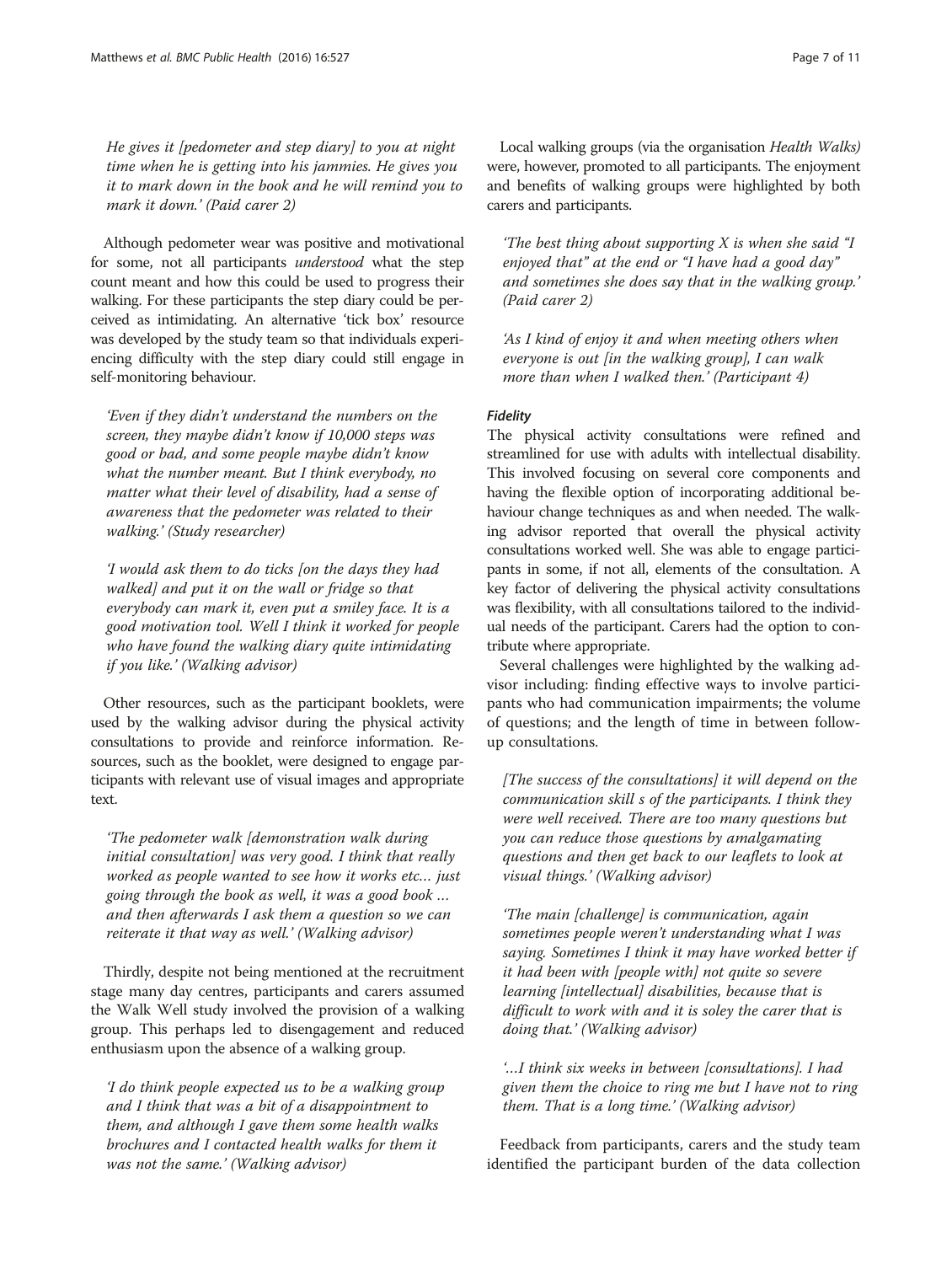questionnaires. One adaptation was therefore made to the protocol to reduce the number of questionnaires used during data collection. This involved removal of two questionnaires (the Index of Community Involvement and Index of Participation in Domestic Life) which reduced data collection by approximately 15-20 minutes.

'He said he would try it [Walk Well study] but when the researcher came to the house it was a lot of questions [baseline data collection]. So he got quite "No I can't be bothered with this anymore".' (Paid carer 1)

'We decided to cut down some of the questionnaires because they weren't really key outcomes of the study. I would be there for over an hour and it was taking up quite a big part of their day. When we took those measures out it significantly reduced the data collection.' (Study researcher)

In general, the use of accelerometers as a data collection tool was feasible and well accepted by participants, demonstrated by 80.4 % ( $n = 82$ ) of participants providing accelerometer data at 12-week follow-up. However, some participants found it uncomfortable and there were issues of obtaining sufficient data over a 7-day period. It was suggested by the study team that in future studies participants could be asked to wear the accelerometer for two weeks in order to gather sufficient data in one period.

# **Discussion**

This is the first process evaluation of a communitybased walking intervention for adults with intellectual disabilities. Although Walk Well was not effective in increasing physical activity or improving health outcomes, our process evaluation has identified several important considerations for future interventions.

Firstly, a multipoint recruitment strategy employing personal one-to-one interaction with potential participants was a feasible and effective method of recruitment for adults with intellectual disabilities. Accessing participants via day centres and service providers recruited a sample representative of the wider adult intellectual disability population [\[34](#page-10-0)]. In addition to gender, age and health status the Walk Well sample also reached vulnerable adults at high risk of health problems i.e. high BMI, physically inactive and sedentary lifestyle. Retention of 80.4 % was similar to that of other 12-week walking studies in the general population [\[35](#page-10-0)] and lifestyle interventions for adults with intellectual disabilities [[36\]](#page-10-0). Retention may also have been supported by reducing the participant burden of data collection questionnaires. A previous systematic review of recruitment strategies for walking interventions found that publications lacked information on the effectiveness of their recruitment methods making it difficult for researchers to use appropriate methods in future studies [\[37](#page-10-0)]. Our findings address this gap by demonstrating that a multipoint recruitment strategy for community based walking interventions can reach individuals who may benefit from physical activity behaviour change.

Secondly, consistent input and engagement from carers was a key factor in the success of participants' behaviour change. Walk Well was designed to harness autonomy and motivation of the individuals with intellectual disabilities. However, to effectively engage in walking behaviour the majority of participants required support from family or paid carers. Melville et al [[38](#page-10-0)] suggests that carers may have limited knowledge of healthy lifestyles and therefore require information and support to effectively support participants. Although social support was a key component of the programme model, and a specific written resource was developed for carers, perhaps a more formal strategy, or specific programme components, were needed to inform day centres, paid carers or family carers on how to effectively support participants in their walking programme. Carers who were not involved in the PAC also received limited feedback from participant's consultations with the walking advisor. This led to only the most engaged carers exploring participant goals, action plans and resources. Low morale and significant changes in service provision also appeared to negatively impact carer engagement, highlighting the importance of the social and environmental context of community based interventions. In contrast to Walk Well, which focused on engaging participants in their own behaviour change, a study undertaken in Sweden focused on changing the behaviour of paid carers in group care homes [[39\]](#page-10-0). Their findings demonstrated a significant intervention effect on the physical activity levels of adults with intellectual disabilities (increase of 1203 steps/ day,  $p = 0.039$ ). Although the characteristics of the sample and intervention are not directly comparable to Walk Well they do highlight the need for effective methods of engaging carers in the behaviour change process. This is an important consideration for future research.

Thirdly, physical activity consultation had variable success engaging adults with intellectual disabilities in discussion about behaviour change. Consultations worked well for the majority of participants who demonstrated good communication skills  $(n = 48)$ , but were challenging for the few individuals with more severe intellectual disabilities ( $n = 5$ ). Overall, this was an encouraging finding to be explored with further research. Despite the consultations being generally well received the intervention was not effective. Although there were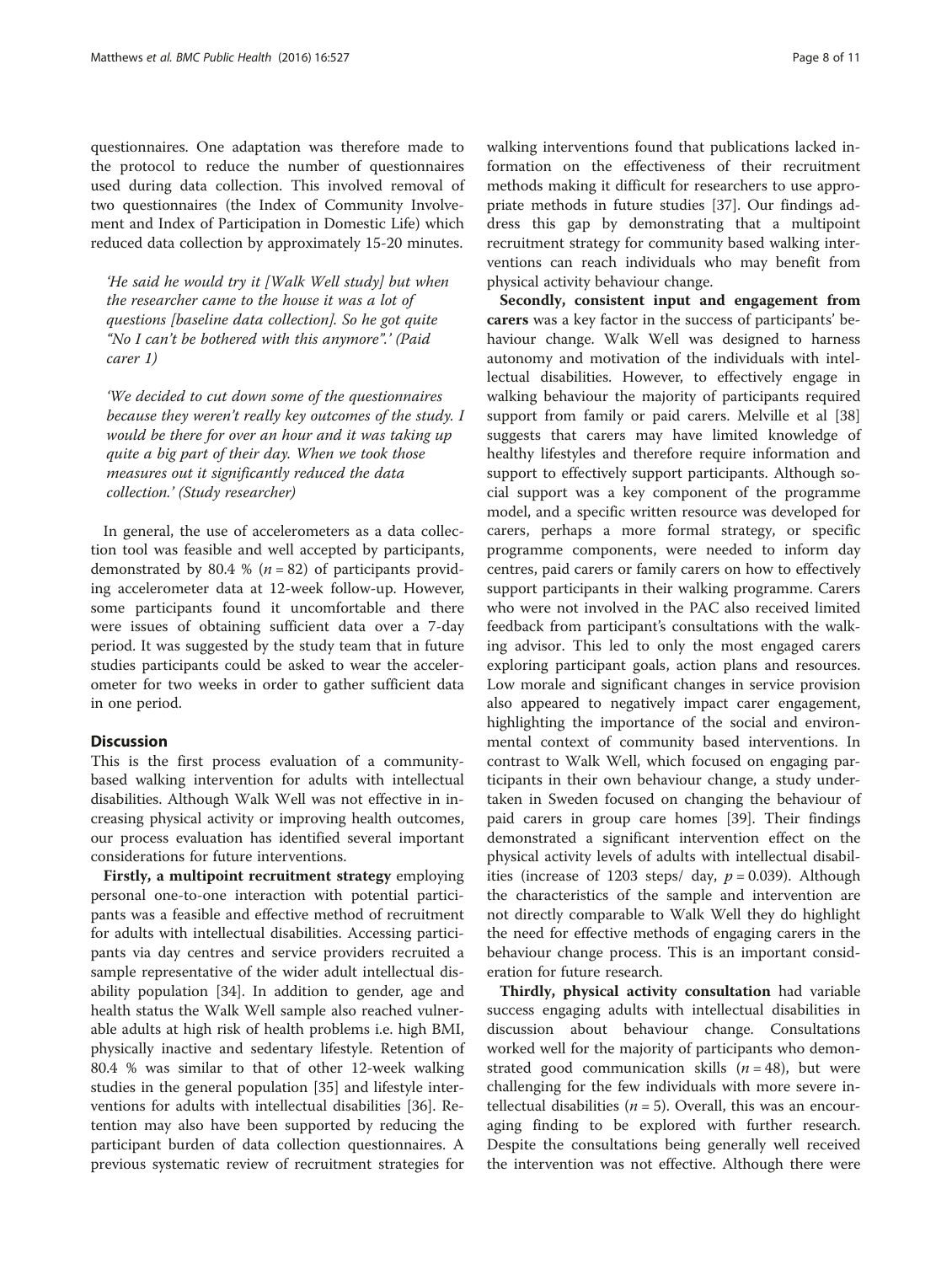no significant changes in daily step count or physical activity levels it was challenging to interpret the frequency, duration and intensity of individual walking bouts. This would be interesting to explore to help assess whether there were any such changes. It is possible that the level of cognition required for effective behaviour change requires an intervention of longer than 12-weeks duration. Twelve week interventions have been effective in improving physical activity levels within the general population [[35, 40\]](#page-10-0), however, adults with intellectual disabilities do experience greater and more complex barriers [[41](#page-10-0), [42\]](#page-10-0). Although Walk Well is ineffective over 12-weeks it is worth exploring longer durations to give time for the walking consultations to address the greater barriers faced by this population. A greater frequency of contact between the walking advisor and participant could also be explored. This was observed by the walking advisor who suggested that participants could benefit from an additional consultation between baseline and 6 weeks to reinforce goal setting and action plans.

Fourthly, pedometers complemented the core components of the physical activity consultation and were a feasible method of motivation, goal setting and selfmonitoring. However, not all adults with intellectual disabilities were able to interpret the step count and understand its purpose, reinforcing our finding that adults with intellectual disabilities often require ongoing, and consistent, support to effectively set goals and selfmonitor their walking behaviour. The important role of support was also highlighted by disappointment in the lack of provision of a walking group. This disappointment, by both participants and carers, perhaps identifies a need in this population for social support and interaction with peers. Social support and self-efficacy are known to predict physical activity behaviour in individuals with intellectual disability; and in those of adult age support comes from both staff and peers [\[42\]](#page-10-0). Social support can also lead to sustainable behaviour change [[43\]](#page-10-0). Walking groups are therefore a potential method of promoting walking in this group.

Finally, the complex issue of 'freedom of choice' needs careful consideration for adults with intellectual disabilities. One participant reported feeling 'pestered' or 'nagged' by their day centre staff into joining the study. In line with Good Clinical Practice [[44\]](#page-10-0) no individual should feel pressured to participate in research. Autonomy is one of the four cornerstones of good ethical conduct; along with beneficence, non-maleficence and justice [\[45](#page-10-0)]. However, exercising autonomy and reaching an informed decision requires deliberation, understanding and decisional balance; cognitive skills that some adults with intellectual disabilities may not have [[45](#page-10-0)]. To make an informed lifestyle choice they need to effectively consider the benefits and risks of positive and

negative behaviour [[46\]](#page-10-0). This led to debate by carers on 'freedom of choice' and 'health improvement' i.e. Was encouraging individuals who lacked motivation a bad thing? Or was not encouraging individuals, because they lacked motivation, a bad thing? This uncertainty over 'freedom of choice' was demonstrated in our study where participants, supported by carers, were sometimes entrenched in poor lifestyle behaviours, for example, eating several boxes of chocolates or using a taxi for a distance of 200m. Previous research in Glasgow has shown that service providers typically organise taxis for people with intellectual disabilities travelling even very short distances [[47](#page-10-0)]. Findings from previous research and discussion within our study team and with Walk Well carers reflected the complexity of this issue. Opinions were varied including: (i) that participant choice was essential even when it led to long-term unhealthy lifestyle behaviours [\[48](#page-10-0)]; (ii) there was disagreement between individuals regarding use of the term 'encouraged' versus 'pressured to participate'; and (iii) that not encouraging individuals to participate in healthy behaviour, because of their lack of interest or motivation, may in itself be harmful and lacking of care [[49\]](#page-10-0). Future studies should ensure, as this one certainly aimed to do, that adults with intellectual disabilities are provided with information in a way that allows them to deliberate the benefits and risks of participation (not just in research, but also in new lifestyle behaviours), with emphasis that participation is entirely voluntary and they are free to withdraw from the study at any time without negative impact on their care or personal relationships.

# Conclusions

Walk Well was based on previous successful interventions in the general population but was not effective in its current form for adults with intellectual disabilities. It was, however, shown to be a feasible and acceptable method of engaging adults with intellectual disabilities in activities to support physical activity behaviour change. Significant health inequalities exist between this group and the general population so finding methods of effectively adapting physical activity interventions for this group is important. Participants may require an intervention of longer than 12-weeks, with greater frequency of contact to support effective behaviour change. Future studies need to implement strategies to maximise social support by engaging carers in the behaviour change process and providing opportunities for interaction with peers.

# Strengths and limitations

This is the first process evaluation exploring the implementation of a walking intervention for adults with intellectual disabilities. Findings represent the unique contextual and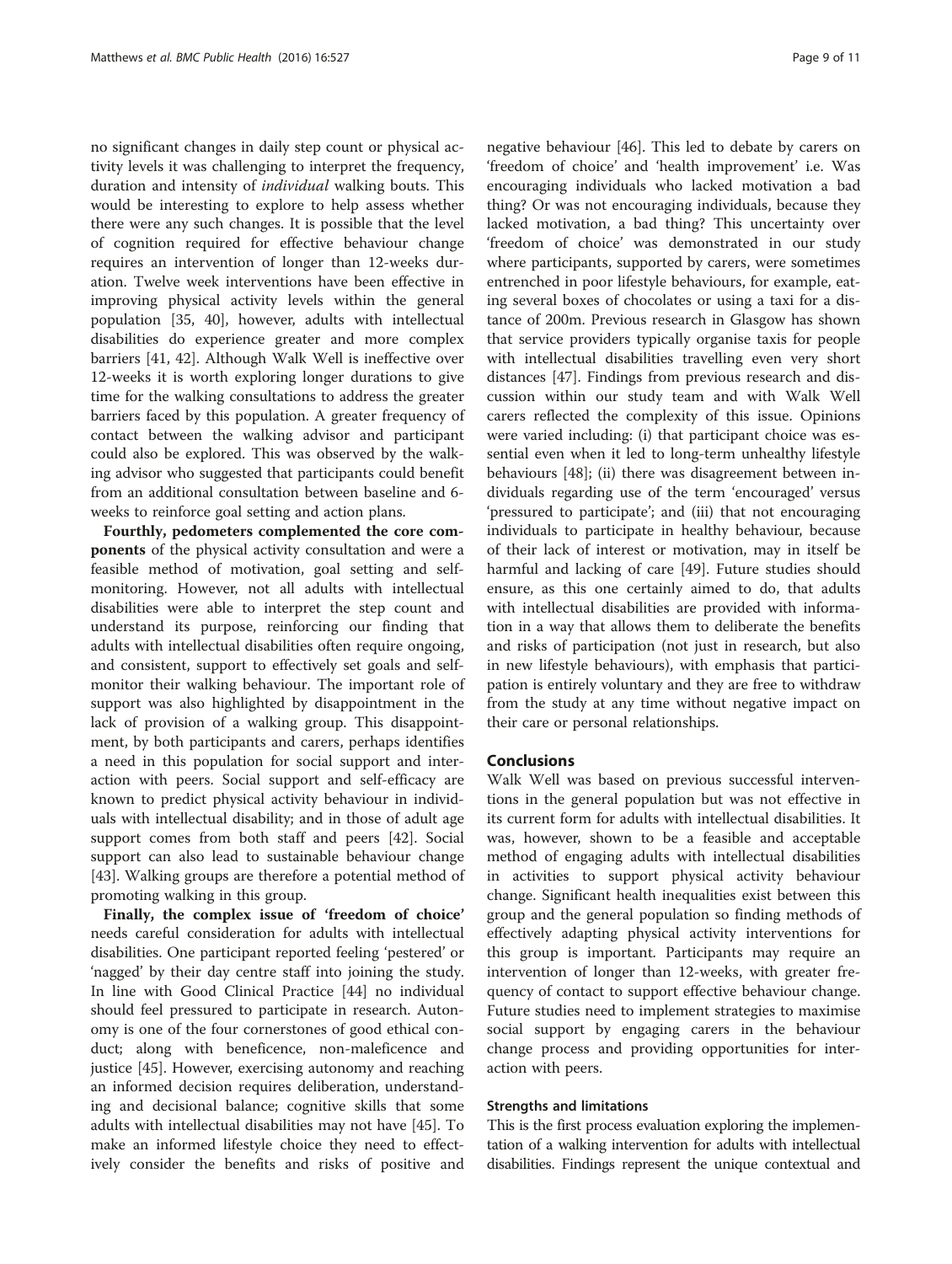#### <span id="page-9-0"></span>Abbreviations

BMI, body mass index; PAC, physical activity consultation; RCT, randomised controlled trial

#### Acknowledgements

Many thanks to the participants, carers, day centres and Glasgow City Council for their contribution to the study; Dr Karen Deakin from the University of Glasgow who conducted the independent process evaluation interviews; and Ms Louise Bleazard who supported participants in her pivotal role as the Walking Advisor.

#### Funding

This study was funded by the Chief Scientist Office CZH/4/644.

#### Availability of data and materials

The Walk Well study does not have ethical approval to share the study dataset either in a repository or as supporting files

#### Authors' contributions

LM participated in the design of the study, led the process evaluation data analysis and drafted the manuscript. FM coordinated the data collection, contributed to data analysis and helped to draft the manuscript. KS participated in the design of the research, contributed to data analysis and provided feedback on the manuscript. AM participated in the design of the research, contributed to data analysis and provided feedback on the manuscript. HM participated in the design of the research, contributed to data analysis and provided feedback on the manuscript. CM participated in the design of the research, coordinated liaison with service providers and provided feedback on the manuscript. NM participated in the design of the research, contributed to data analysis and provided feedback on the manuscript. CAM was the principle investigator of Walk Well, participated in the design of the research, contributed to data analysis and provided feedback on the manuscript. All authors read and approved the final manuscript.

### Competing interests

The authors declare that they have no competing interests.

#### Consent for publication

Not applicable.

#### Ethics approval and consent to participate

The study was granted ethical approval from the Scotland A Research Ethics Committee (Reference 13/SS/229) and was registered as a trial with ISRCTN (ref: 50494254). In keeping with the Adults with Incapacity (Scotland) Act 2000, a participant with capacity provided their own informed consent, otherwise consent was provided by the nearest relative or welfare guardian.

#### Author details

<sup>1</sup>Institute of Health and Wellbeing, MRC/CSO Social and Public Health Sciences Unit, University of Glasgow, Glasgow, Scotland. <sup>2</sup>Department of Physical Activity for Health, University of Strathclyde, Glasgow, Scotland. <sup>3</sup>Glasgow School of Social Work, University of Strathclyde, Glasgow, Scotland. 4 Institute of Health and Wellbeing, Robertson Centre for Biostatistics, University of Glasgow, Glasgow, Scotland. <sup>5</sup>Social Work Services, Glasgow City Council, Glasgow, Scotland. <sup>6</sup>Institute for Sport, Physical Education and Health Sciences, Moray House School of Education, University of Edinburgh, Edinburgh, Scotland. <sup>7</sup>Institute of Health and Wellbeing, Academic Unit for Mental Health & Wellbeing, University of Glasgow, Glasgow, Scotland.

#### Received: 17 August 2015 Accepted: 5 June 2016 Published online: 07 July 2016

#### References

- 1. Emerson E, Baines S. Health inequalities & people with learning disabilities in the UK: 2010, Improving Health and Lives. UK: Learning Disabilities Observatory; 2010.
- 2. Florio T, Trollor J. Mortality among a Cohort of Persons with an Intellectual Disability in New South Wales, Australia. J Appl Res Intellect Disabil 2015, epub: doi: [10.1111/jar.12190](http://dx.doi.org/10.1111/jar.12190).
- 3. Lauer E, McCallion P. Mortality of people with intellectual and developmental disabilities from select us state disability service systems and medical claims data. J Appl Res Intellect Disabil. 2015. doi[:10.1111/jar.12191.](http://dx.doi.org/10.1111/jar.12191)
- 4. Melville CA, Cooper S-A, Morrison J, et al. The prevalence and determinants of obesity in adults with intellectual disabilities. J Appl Res Intellect Disabil. 2008;21:425–37.
- 5. Bhaumik S, Watson JM, Thorp CF, et al. Body mass index in adults with intellectual disability: distribution, associations and service implications: a population-based prevalence study. J Intellect Disabil Res. 2008;52:287–98.
- 6. Beange H, McElduff A, Baker W. Medical disorders of adults with mental retardation: a population study. Am J Ment Retard. 1995;99:595–604.
- 7. Cooper S-A, Smiley E, Finlayson J, Jackson A, Allan L, Williamson A, Mantry D, Morrison J. The prevalence, incidence and factors predictive of mental illhealth in adults with profound intellectual disabilities. J Appl Res Intellect Disabil. 2007;20:493–501.
- 8. Roe D. Cost & cost-effectiveness issues in learning disabilities social care provision. London: Laing and Busson; 2011.
- 9. McGuire BE, Daly P, Smyth F. Lifestyle and health behaviours of adults with an intellectual disability. J Intellect Disabil Res. 2007;51:497–510.
- 10. Temple VA, Walkley JW. Perspectives of constraining and enabling factors for health-promoting physical activity by adults with intellectual disability. J Intellect Dev Disabil. 2007;32:28–38.
- 11. Finlayson J, Jackson A, Cooper SA, Morrison J, Melville CA, Smiley E, Allan L, Mantry D. Understanding predictors of low physical activity in adults with intellectual disabilities. J Appl Res Intellect Disabil. 2009;22:236–47.
- 12. Hilgenkamp TI, Van Wijck R, Evenhuis HM. Low physical fitness levels in older adults with ID: results of the HA-ID study. Res Dev Disabil. 2012;33:1048–58.
- 13. Ogilvie D, Foster CE, Rothnie H, Cavill N, Hamilton V, Fitzsimons CF, Mutrie N. Interventions to promote walking: systematic review. Br Med J. 2007;334:1204.
- 14. Shaw R, Fenwick E, Baker G, McAdam C, Fitzsimons C, Mutrie N. 'Pedometers cost buttons': the feasibility of implementing a pedometer based walking programme within the community. BMC Pub Health. 2011;11:200.
- 15. Department of Health. UK Physical Activity Guidelines: Technical Report. London: 2011.
- 16. Le-Masurier G, Sidman C, Corbin C. Accumulating 10,000 Steps: Does this meet current physical activity guidelines? Res Q Exerc Sport. 2003;4:74.
- 17. Tudor-Locke C, Craig CL, Aoyagi Y, Bell RC, Croteau KA, De Bourdeaudhuij I, Ewald B, Gardner AW, Hatano Y, Lutes LD, Matsudo SM, Ramirez-Marrero FA, Rogers LQ, Rowe DA, Schmidt MD, Tully MA, Blair SN. How many steps/day are enough? For older adults and special populations. Int J Behav Nutr Phys Act. 2011;8:80.
- 18. Stanish HI, Draheim CC. Assessment of walking activity using a pedometer and survey in adults with mental retardation. Adapt Phys Activ Q. 2005;22:136–45.
- 19. Temple VA. Barriers, enjoyment, and preference for physical activity among adults with intellectual disability. Int J Rehabil Res. 2007;30:281–7.
- 20. Martinson BC, Crain L, Sherwood N, Hayes M, Pronk NP, O'Connor PJ. Population reach and recruitment bias in a maintenance RCT in physically active older adults. J Phys Act Health. 2010;7:127–35.
- 21. Moss SJ. Changes in coronary heart disease risk profile of adults with intellectual disabilities following a physical activity intervention. J Intellect Disabil Res. 2009;53:735–44.
- 22. Mitchell F, Melville C, Stalker K, Matthews L, McConnachie A, Murray H, et al. Walk Well: a randomised controlled trial of a walking intervention for adults with intellectual disabilities: study protocol. BMC Public Health. 2013;13:620.
- 23. Melville CA, Mitchell F, Stalker K, Matthews L, McConnachie A, Murray H, et al. Effectiveness of a walking programme to support adults with intellectual disabilities to increase physical activity: Walk Well cluster-randomised controlled trial. Int J Behav Nutr Phys Act. 2015;12:125.
- 24. Moore GF, Audrey S, Baerker M, Bond L, Bonell C, Hardeman W, et al. Process evaluation of complex interventions: Medical Research Council guidance. BMJ. 2015;350:h1258.
- 25. World Health Organisation [WHO]. Process Evaluation Workbook. Geneva: WHO; 2001.
- 26. Steckler A, Linnan L. Process Evaluation for Public Health Interventions and Research. San Francisco: Jossey-Bass; 2002.